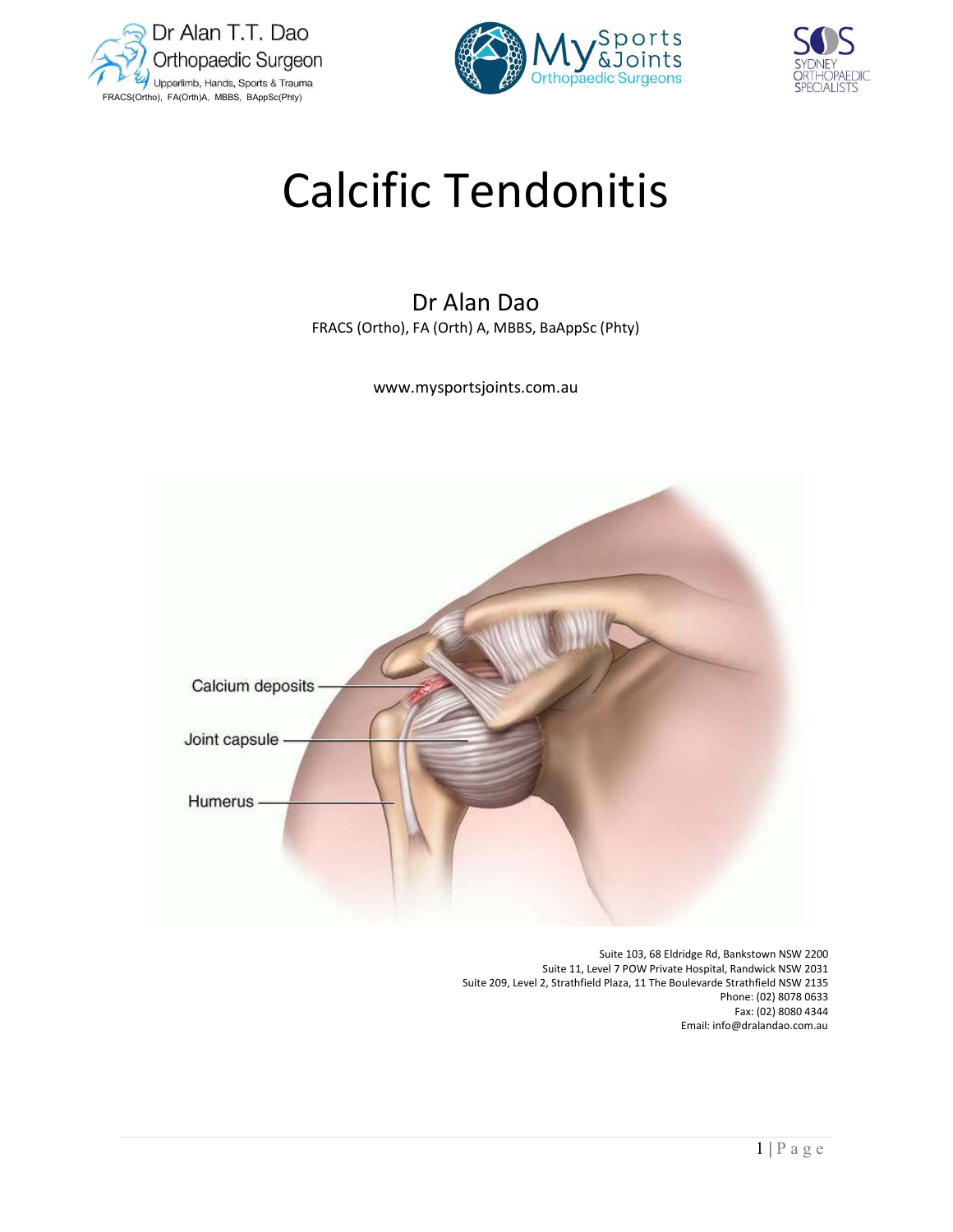





# Anatomy/Description

The rotator cuff are the structures within the shoulder that provides support and stabilization for flexibility and movement. The rotator cuff refers to four muscles; supraspinatus, infraspinatus, teres minor and the subscapularis. There are also four tendons that correspond with each muscle. Calcific tendonitis in the shoulder refers to the condition where calcium deposits form within the tendons of the rotator cuff, particularly the supraspinatus tendon.

There are two different types of calcific tendonitis, and each results in the tissues around the deposits becoming inflamed and painful. The condition typically affects people over the age of 40.



What Causes a Calcific Tendonitis?



Calcium deposit

Calcific tendonitis is fairly commonly seen in tissues with some degree of injury, though the cause is not known. The calcium deposits in the tendon cause the tendon to become inflamed, as well as the surrounding tissue. The pressure caused by the build-up reduces the space between the acromion and the rotator cuff which causes impingement, this is a pinching of the tendons between the bony surfaces.

## Types of Tendonitis

- The bony<br>
In the bony<br>
Extends to fray<br>
Extends to fray<br>
Extends the calcium<br>
Extends the calcium<br>
Extends the calcium<br>
Extends the calcium<br>  $\frac{1}{2 | P a g e}$ 1. Degenerative Calcification: This type is generally assumed to be the result of wear and tear as the blood flow to the tendons of the cuff decreases as we age, causing the tendon to become weak. Following overuse of the shoulder, the fibers and tendons can begin to fray and tear, during the healing process is when calcium deposits are formed.
- 2. Reactive Calcification: This type is not related to degeneration, though this type is generally thought of as occurring within three stages;
	- $\triangleright$  Pre-calcific stage: Changes to the tendon occurs that make it susceptible to calcium deposits, usually painless
	- $\triangleright$  Calcific and resorptive stage: Calcium deposits in the tendon are formed and the calcium crystals are released into the surrounding tissues such as the bursa, causing inflammation and pain
	- $\triangleright$  Post-calcific stage: The tendon is remodeled in the healing process and replaced with new tissue, usually painless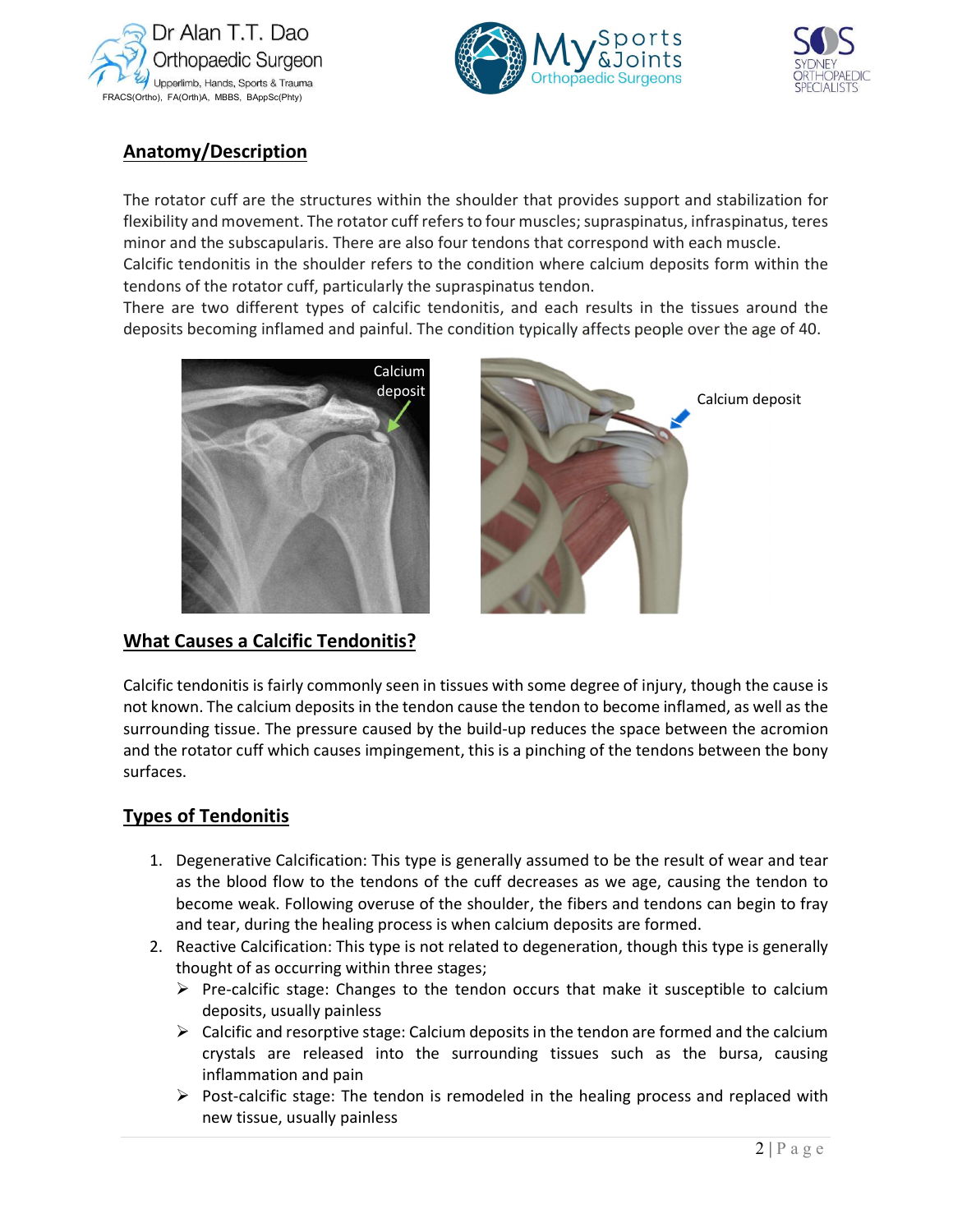





## Symptoms

- Weakness and discomfort
- Pain (In reactive tendonitis, the pain is felt most during the resorptive phase)
- Immobility in severe tendonitis
- Interference with sleep
- **Stiffness**

### Surgical Treatment

There are treatment options that you should consider before surgery such as;

- $\triangleright$  Anti-inflammatory medication and/or cortisone injections: to reduce swelling and inflammation
- $\triangleright$  Lavage: This is where the affected site is rinsed out with saline using two large needles, it is less invasive and aims to loosen and dissolve the calcium deposits
- $\triangleright$  Physiotherapy: Aims to reduce pain and inflammation
- $\triangleright$  Shockwave therapy: A special machine pulses waves of energy onto the affected site in an attempt to break down the calcium deposits so the body can absorb them more easily

However if the pain continues and the stiffness persists, surgery may be indicated. Dr Dao performs the procedure arthroscopically. This means that it is done via key-hole surgery, a few small incisions are made and a tiny arthroscopic camera and specially designed instruments are inserted into the rotator cuff. Dr Dao uses the small instruments to carefully debride the tendon of all calcium deposits. Occasionally, if the debridement results in a large hole in the rotator cuff tendon, a repair of the tendon may be necessary. This will result in a lengthier period of rehabilitation.

3 | P a g e The wounds will be closed with skin stitches and small adhesive dressings. An ice pack is often applied in recovery to help defuse swelling and ease pain. Your arm will be placed in a sling or shoulder immobilizer.